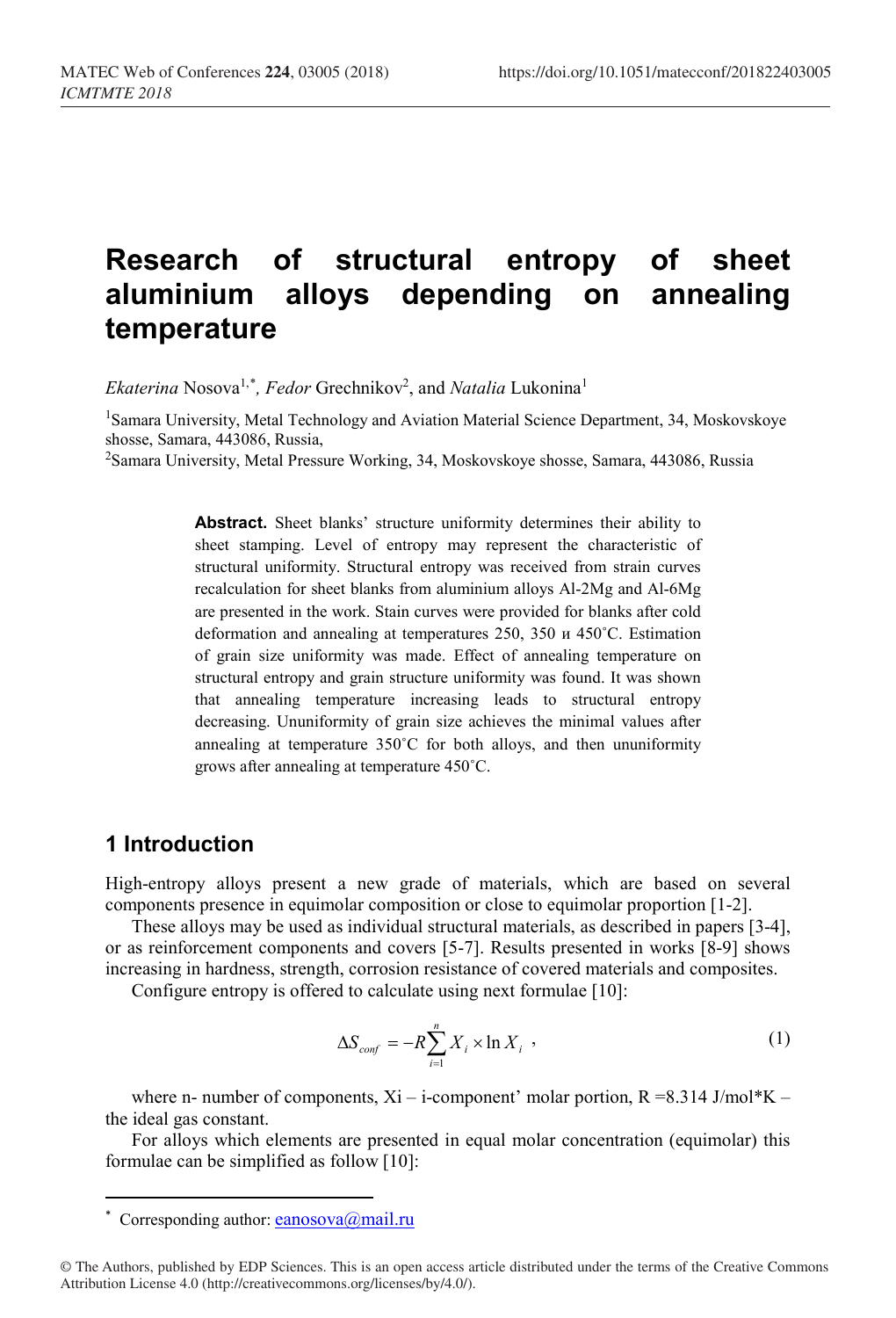$$
\Delta S_{\text{conf}} = R \times \ln(n) \tag{2}
$$

In accordance to classification presented in work [11] alloys may be divided on entropy level as follows: low entropy (LEA), middle entropy (MEA) and high entropy (HEA). It is proposed to consider alloy as high entropy if ΔSconf≥1.5R. When 1.0R≤ΔSconf≤1.5R, alloys are considered as middle entropy. In the case  $\Delta$ Sconf≤1.0R alloys could be considered as low entropy.

However structure and consequently structural (or configure) entropy can change during treatment, for example working or heat treatment [12-13].

Change in structural entropy can be estimated via the measurement of energy absorbed or scattered material in the process of structural transformation. N.G.Kolbasnikov has proposed the approach to estimate structural entropy changing based on stress-strain curves received after standard uniaxial tensile test [14].

This paper shows the results of stress-strain curves recalculation for sheet blanks of aluminium alloys Al-2Mg and Al-6Mg after cold working and recrystallization annealing. Also interrelation between indexed alloys' grain structure change and structural entropy was demonstrated. The structural entropy calculation technique from stress-strain curves is shown in details.

#### **2 Materials and methods**

Sheet blanks of aluminium alloys Al-2Mg and Al-6Mg (containing 2 and 6 mass% of Mg respectively) were used as initial materials. Thickness of Al-2Mg blanks was about 1.5 mm, of Al-6Mg – 2.0 mm). Blanks were annealed at temperature  $480^{\circ}$ C and cold rolled with thickness reducing 20%. Then pieces were annealed at temperatures 250, 350, 450°С during 30 minutes.

Standard uniaxial tensile test was made for calculation of structural entropy changing.

Technique of structural entropy calculation via stress strain curves was follow.

In accordance to positions presented in monograph [14], structural entropy may be calculated using formulae:

$$
\Delta S_{\text{cmp}} = -R \int_{\sigma=0}^{\sigma=\sigma_{\text{max}}} f(\sigma^*) \times \ln f(\sigma^*) d\sigma^* \tag{3}
$$

where  $f(\sigma^*)$  –of the dimensionless yield strength probability density. The dimensionless value of stress should be calculated as  $\sigma^* = \sigma/E$ , where  $\sigma$ - stress values having dimension  $(MPa)$ ,  $E - Young$  modulus  $(MPa)$ .

Technique of stress-strain curves analysis of samples having different defects (deformation, annealing, quenching etc.) density is proposed for receiving  $f(\sigma^*)$  in indexed monograph. After uniaxial tensile test the approximate function must be choose with the maximum correlation index for stress-strain curve.

For example, uniaxial tensile test was worked out for sample form Al-6Mg alloy after cold rolling and annealing at temperature 250°С during 30 minutes, stress-strain curve for this test is represented on fig 1.

decreasing of the tensile strength.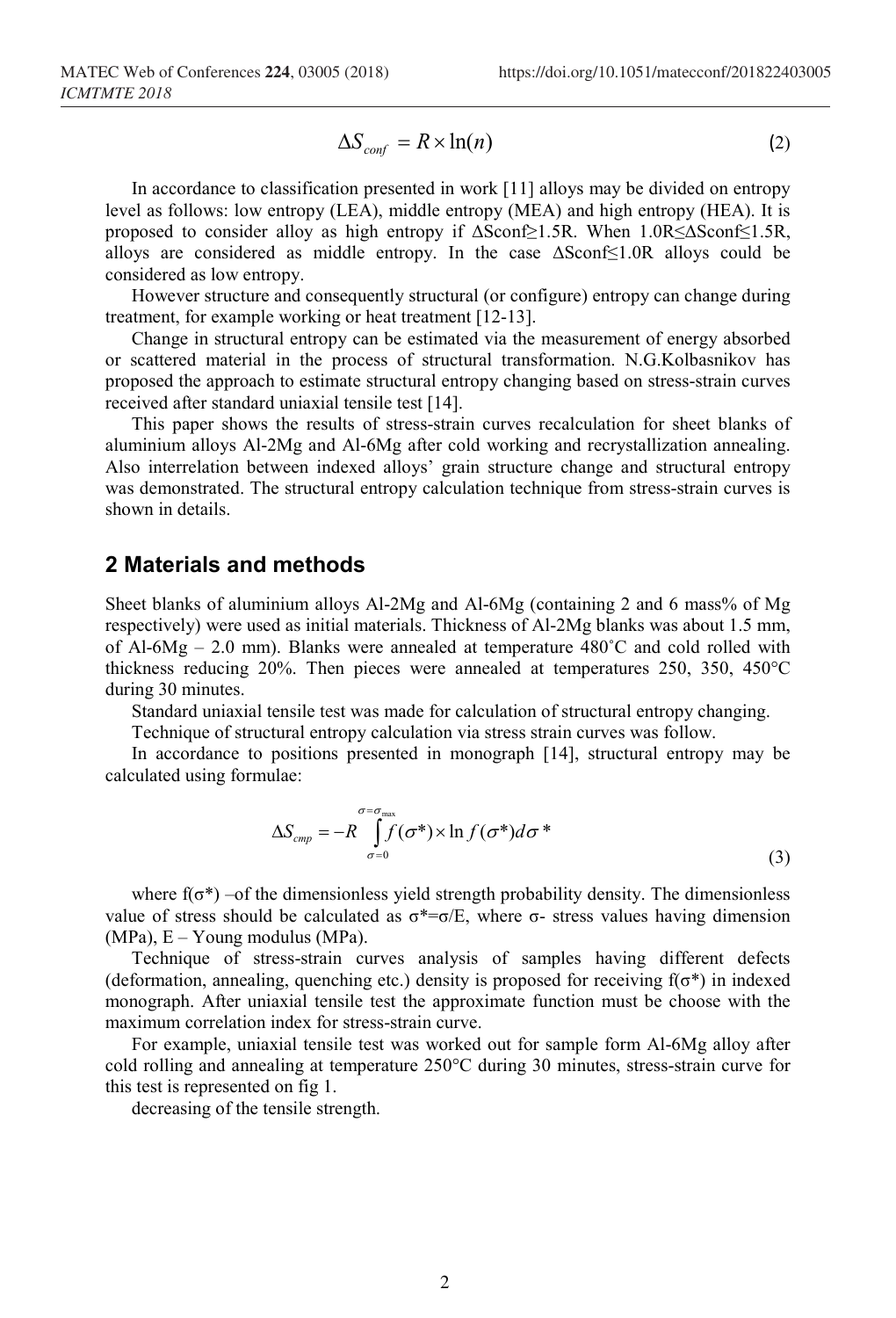

**Fig. 1.** Experimental stress-strain curve for cold rolled and annealed at 250°С during 30 minutes Al-6Mg alloy sample after uniaxial tensile test

Approximate function σ=170,68+16,703\*ε-0,1785ε2 with correlation index R2=0.9988was found for received experimental curve (type of function is  $\sigma$ = σт0+α1\*ε+α2\*ε2). This function had the maximum value of the correlation index. Chart of experimental dots and approximate function, chosen using Microsoft Excell Software is shown on fig.2.



**Fig. 2.** Approximate dependence for experimental data received after tensile test of Al-6Mg alloy sample pass cold deformation and annealing at temperature 250°C during 30 minutes

Change of structural entropy ΔSстр may be determined from dependence:

$$
f(\sigma^*) = -\frac{h+1}{E} \times \frac{d^2 \sigma}{d \varepsilon^2}
$$
 (4)

First and second derivative of function  $\sigma = \sigma_{\tau 0} + \alpha_1 * \varepsilon + \alpha_2 * \varepsilon^2$ , presented on fig.2 will be follow  $(\sigma=144,7+1007,5*_\epsilon-424,12*_\epsilon_2)$ :

First derivative 
$$
\frac{d\sigma}{d\varepsilon} = \alpha_1 + 2 * \alpha_2 * \varepsilon = 1007, 5 - 2 * 494, 12 * \varepsilon
$$

Young modulus E can be found when the argument of the first derivative tends to 0 (ε→0): Е=α1=1007,5

Index h can be found from the first derivative when  $\varepsilon \rightarrow \infty$ :  $d\varepsilon = 1 + h$  $\frac{d\sigma}{dt} = \frac{h \times E}{1}$  $1+h$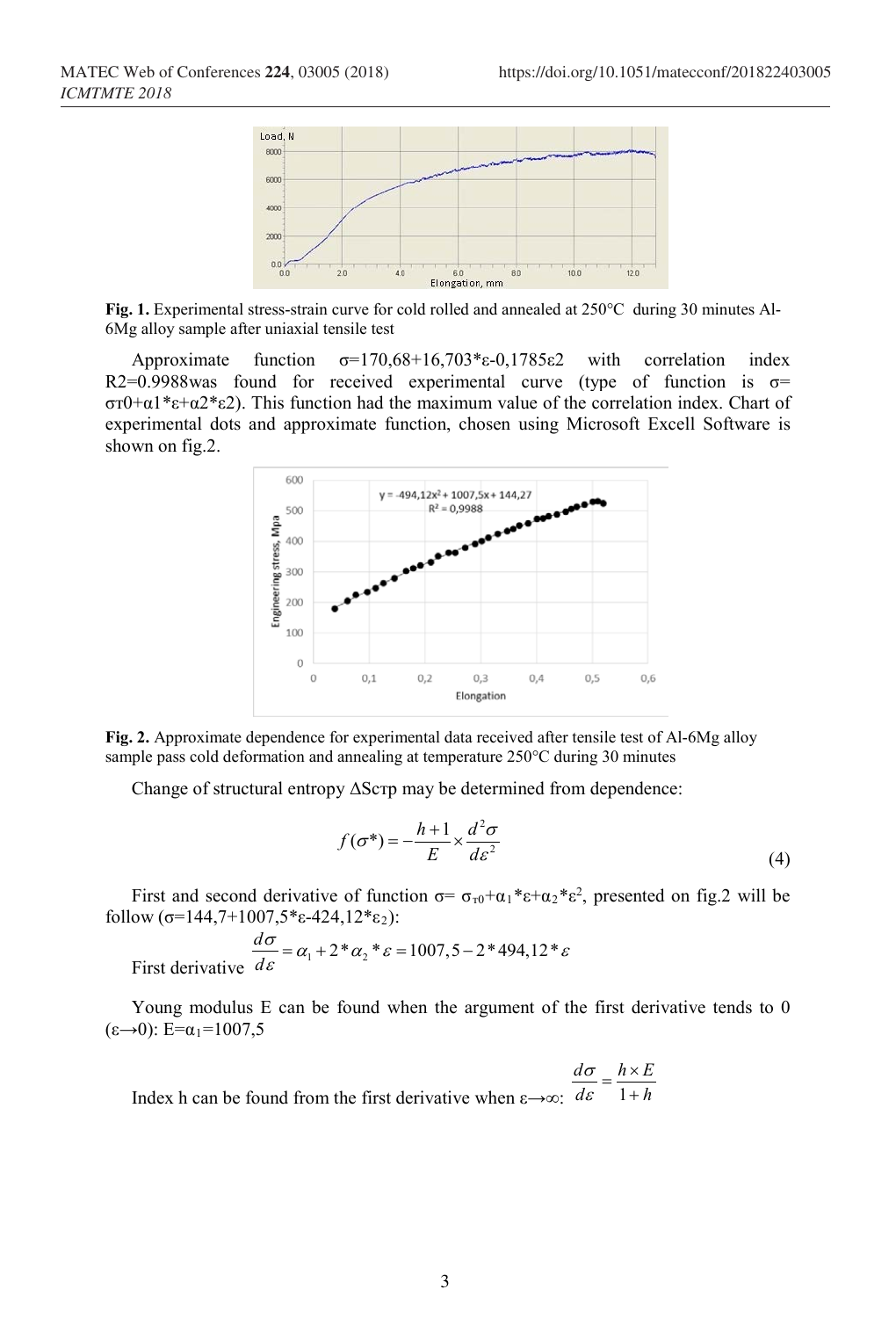$$
h = \frac{E - \frac{d\sigma}{d\varepsilon}}{d\sigma}
$$

Therefore *d* . During test maximum elongation (deformation) become  $\varepsilon$ =0,519399, therefore  $\frac{d\sigma}{d\varepsilon} = \alpha_1 + 2 * \alpha_2 * \varepsilon = 1007, 5 - 2 * 494, 12 * 0.519399 = 494, 2$  $\frac{\sigma}{\sigma_{\varepsilon}} = \alpha_1 + 2 * \alpha_2 * \varepsilon = 1007, 5 - 2 * 494, 12 * 0.519399 = 494, 2$  From above

$$
h = \frac{E - \frac{d\sigma}{d\varepsilon}}{\frac{d\sigma}{d\varepsilon}} = \frac{1007, 5 - 494, 2}{494, 2} = 1,039
$$

$$
\frac{d^2\sigma}{d\varepsilon^2} = 2 * \alpha_2
$$
  
= -2\*494,12=-988,24  
Then  $f(\sigma^*) = -\frac{h+1}{E} \times \frac{d^2\sigma}{d\varepsilon^2} = -\frac{1,039+1}{1007,5} \times (-988,24) = 2$ 

It means that  $f(\sigma^*)$  is a constant, not depending on  $\varepsilon$ . Then structural entropy changing is

$$
\Delta S_{cmp} = -R \int_{\sigma=0}^{\sigma=\sigma_{max}} f(\sigma^*) \times \ln f(\sigma^*) d\sigma^* = -8.31 \int_{179.0}^{524.6} 2 * \ln(2) d\sigma^* = -8.31 * 2 *\n\ln(2) \frac{1}{1007.5} \int_{179.0}^{524.6} d\sigma = -0.005 * (524.6 - 179.0) = -3.95 \text{J/mol}^* \text{K}
$$

Using this technique the structural entropy change was calculated for the rest of samples.

Grain size was determined in accordance to Russian Standard GOST 5639-82 Steels and alloys. Methods for the detection and determination of grain size (ASTM  $E112 - 13$ ). Grain size uniformity was determined using FREQUENCY option of Microsoft Excell Software from sample of grain size consisting of 10 ... 12 values. The more uniform the grain size, the narrower the histogram of the distribution of grain size values. The width of the histogram was determined by calculating the standard deviation from the sample of the same grain size values as for the grain size. Ununiformity  $\beta$  was quantity estimated as ratio of standard deviation b (mkm) to the most probable grain size dpos (mkm) and histogram height h at the point with the greatest likelihood of grain size:

$$
\beta = \frac{b}{d_{pos} \times h} \tag{5}
$$

The smaller this value, the more uniform the grain structure.

#### **3 Results and discussion**

The microstructure of Al-2Mg and Al-6Mg alloys after annealing at different temperatures is shown in Fig. 1.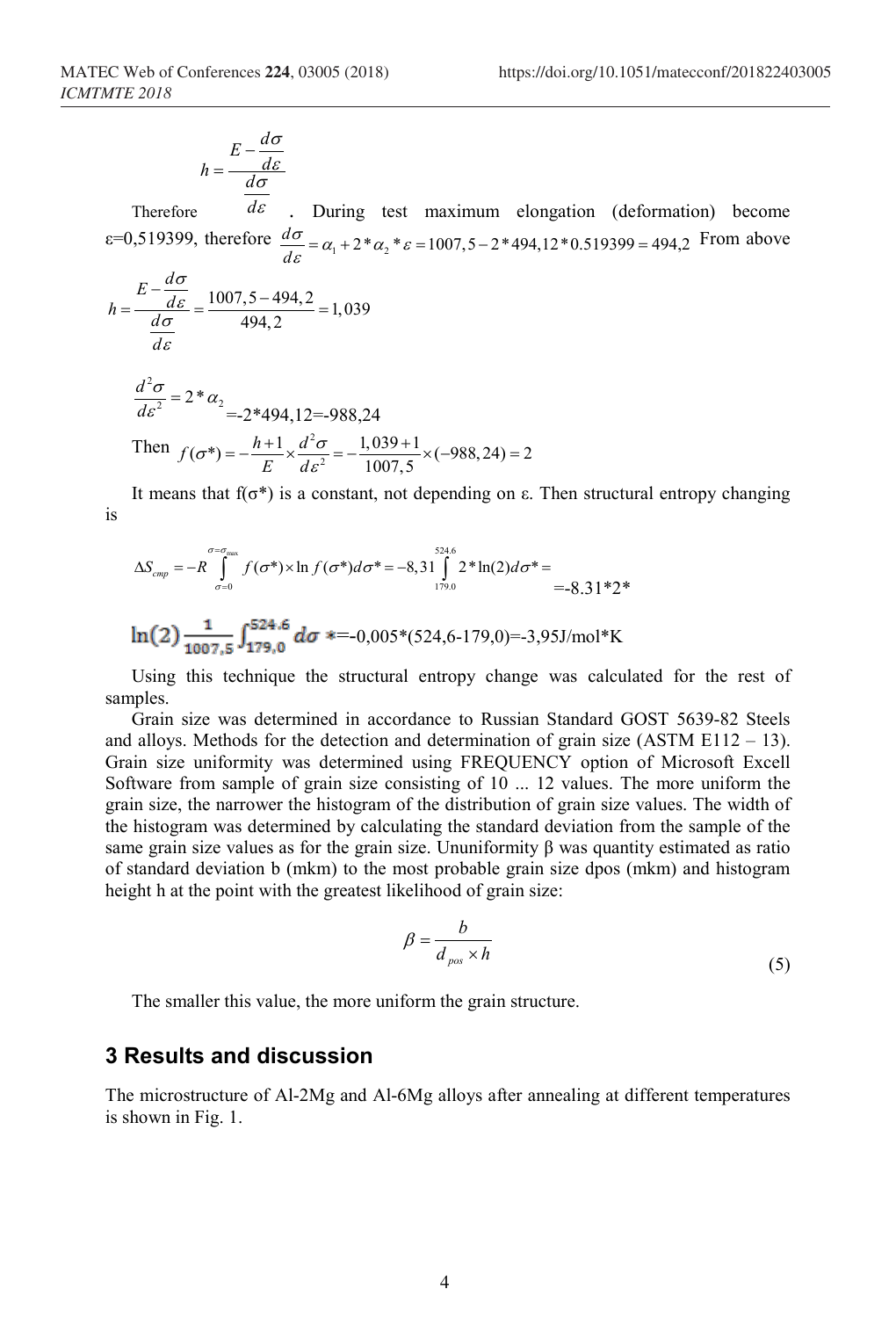

**Fig. 3.** Microstructure of samples from Al-2Mg (a-c) and Al-6Mg (d-e) alloys after annealing at temperature: a, d - 250°C, b, e - 350°C, c, f -50°C, X100 (\*microstructure was made at X50)

From fig.3, grain size uniformity of alloys after annealing at temperature 350˚C and pronounced ununiformity after annealing at temperature 450˚C.

Fig. 4 и 5 show charts of alloys Al-2Mg and Al-6Mg average grain size and grain ununiformity depending on annealing temperature.

From fig.4, the annealing temperature increasing leads to grain size monotonic growth in both alloys. Received data match with results published in [15].

Ununiformity does not have the monotonic behavior depending on annealing temperature (fig. 5). The most pronounced minimum grain size can be observed at the annealing temperature  $350^{\circ}$ C for Al-6Mg. Alloy Al-2Mg has less observed grain size ununiformity dependence on annealing temperature.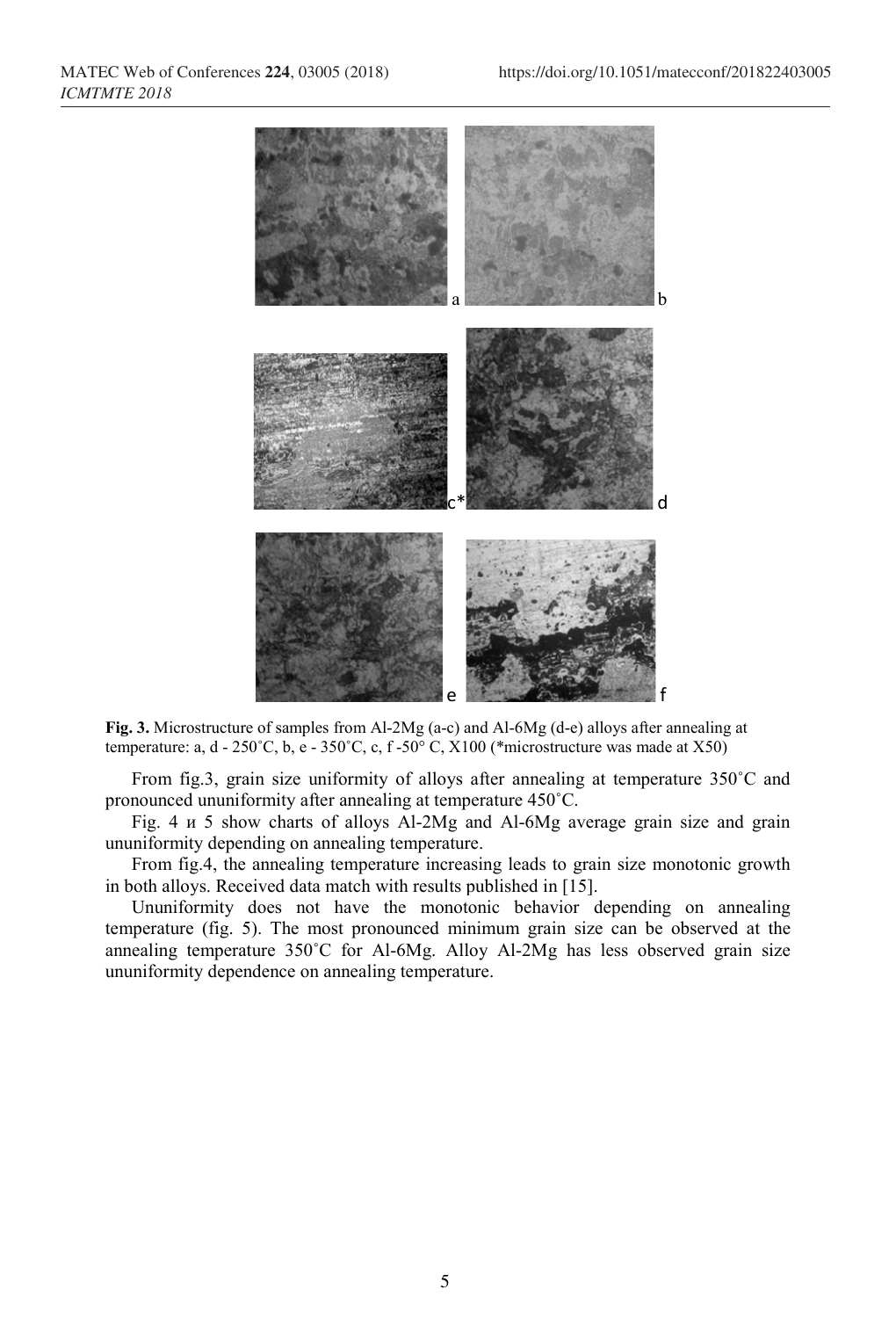

**Fig. 4.** Charts of average grain size in alloys Al-2Mg and Al-6Mg at different annealing temperature

Decreasing of grain size ununiformity after annealing at temperature 350˚C can be explained by primary recrystallization finishing in both alloys, what leads to uniform equiaxial grain structure forming. Further temperature increasing can lead to collective recrystallization in the Al-6Mg alloy, i.e. the presence of a significant amount of magnesium can promote the growth of grain.



**Fig. 5.** Charts of grain size ununiformity in alloys Al-2Mg and Al-6Mg depending on annealing temperature

Configure entropy of alloys Al-2Mg and Al-6Mg calculated using formulae (1) has value of 0,998 и 2,15 J/mol\*K respectively. While using classification features of alloys published in [11], these data corresponds to 0,12R и 0,26R. It means that researched alloys are low-entropy one. Paper [10] shows calculation of Al-20Cu-10Mg triple alloy' configure entropy which is 5,55 J/mol\*K. This value is significantly higher than the values obtained for Al-2Mg and Al-6Mg alloys, as well as the content of alloying elements in the Al-20Cu-10Mg alloy compared to those considered in this study.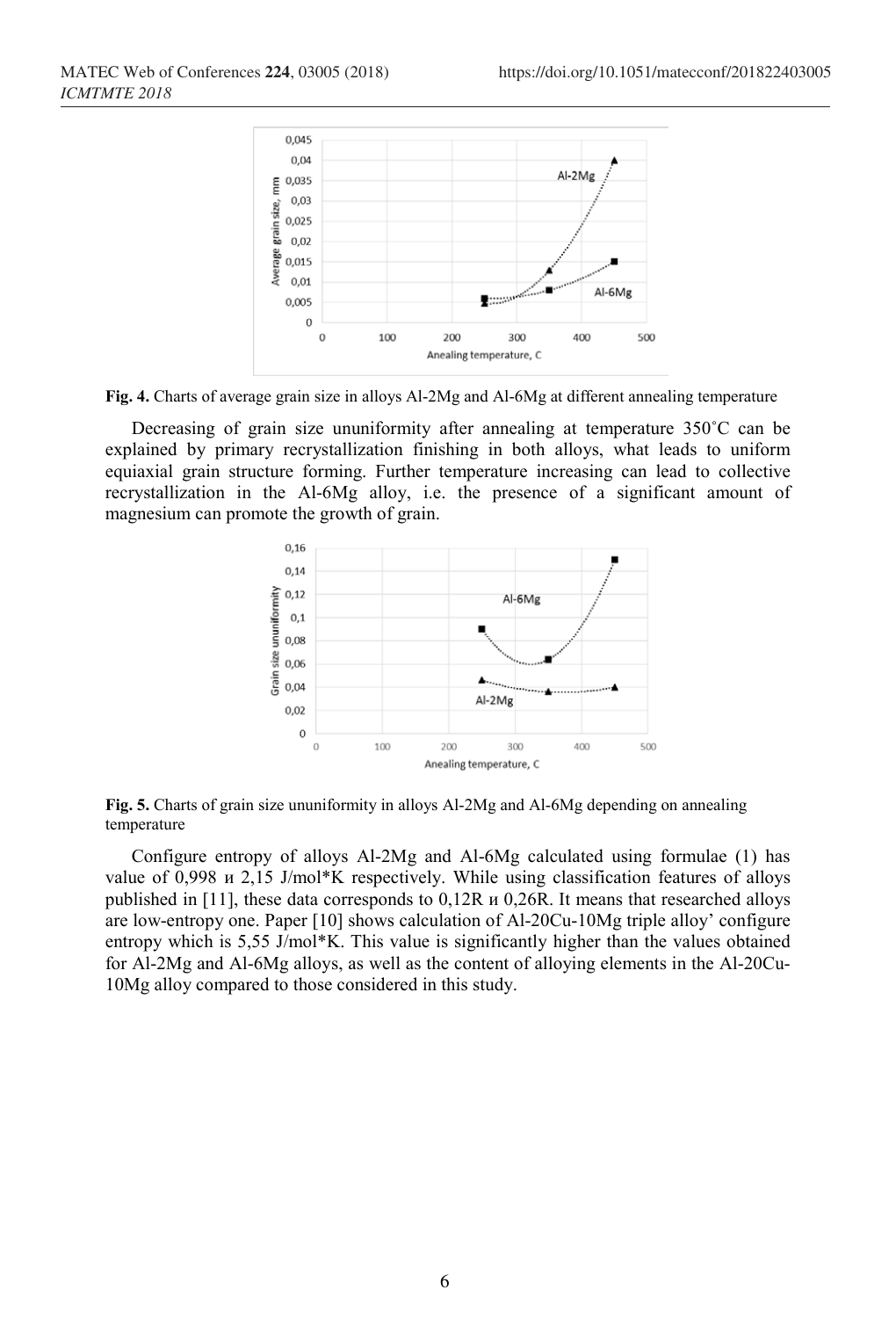

**Fig. 6.** The change in the structural entropy of samples from the alloys Al-2Mg ( $\bullet$ ) and Al-6Mg ( $\bullet$ ) after annealing at temperatures

From fig.6, that with annealing temperature increasing, the values of structural entropy decrease in both alloys. In the alloy Al-6Mg, this change is more pronounced than in the Al-2Mg alloy. If we adhere to the principle of the system' minimum energy [14], according to which a spontaneous process is aimed to the system energy reducing, then a decrease in the value of the structural entropy taken in modulus means the flow of a spontaneous process.

Paper [13] shows the alloy Al0.3CoCrFeMnNi treatment effect on grain size and strain curves behavior. The authors associate a strength increase with the grains of nanoscale size appearance in the process of grinding and electrospark sintering.

Results of research [16] show the appearance of a finely dispersed structure in cast annealed samples by reducing the structure ordering at the initial stage of annealing. However, the initial large grains with a BCC structure remained without signs of lattice rotation, recrystallization or grain regeneration during annealing.

In work [17] the deformation behavior of three aluminum alloys of composition AlxCoCrFeNi with high entropy was investigated. One alloy had a face-centered cubic structure  $(x \le 0.3)$ , in the second alloy the structure consisted of two phases (ordered  $(B2)$ ) and disordered BCC phase ( $x \le 0.85$ ), and the third alloy contained a mixture of all three phases ( $x \le 0,6$ ). The deformational behavior studied by mechanical tests, scanning electron microscopy, and transmission electron microscopy showed a correlation between the dislocation density, the applied stress and compression deformation, which coincides with the behavior of austenitic stainless steel. For alloy with a high concentration of aluminum was observed an extremely high yield strength.

### **4 Conclusions**

1. An increase in the annealing temperature of sheet specimens from Al-2Mg and Al-6Mg alloys leads to an increase in grain size. The Al-6Mg alloy has a finer-grained structure than the Al-2Mg alloy. The difference in grain size increases with the annealing temperature.

2. The grain structure ununiformity decreases with annealing temperature increasing in both alloys in the temperature range 250…350°C. After annealing at a temperature of 450°C, the grain structure ununiformity increases.

3. Structural entropy in both alloys decreases if the annealing temperature increases. The initial level of the configuration entropy, calculated from the chemical composition of the alloys, has higher values for the alloy with higher magnesium content. But the change in